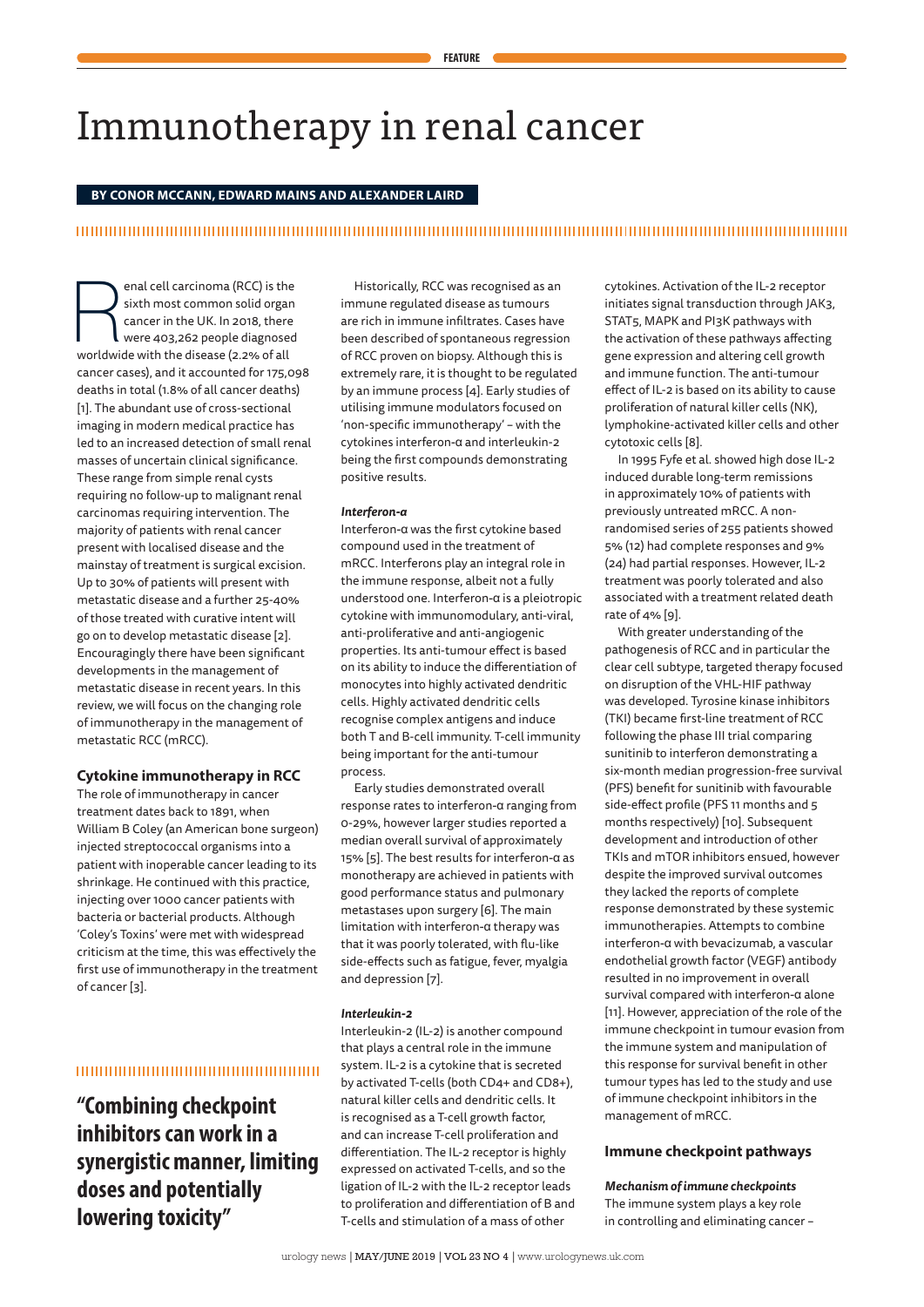

Figure 1: Antigen presenting cells (e.g. Dendritic cells) recognise tumour antigens.



Figure 2: Antigen presenting cells (APCs) present the tumour associated antigens on their surface within a major histocompatibility complex (MHC) – this is either class I or class II. In order for the T-cell to become activated, it requires co-stimulation by binding CD28 receptor to either CD80 or CD86 (both B7 ligands), which are released upon maturation of APCs. This leads to a cascade of processes eventually leading to the cytotoxic effect of CD8+ T-cells on cancer cells.

especially RCC. The process by which this happens is quite complex. Antigen-presenting cells (APCs) (e.g. dendritic cells), recognise tumour associated antigens which are expressed on tumour cells (Figure 1). These then present the tumour associated antigens on their surface within a major histocompatibility complex (MHC) (either class I or class II). T-cell receptors then bind to the MHC complex on the antigen presenting cell (which carries the tumour associated antigen). In order for the T-cell to become activated, it requires co-stimulation by binding CD28 receptor on T-cells to either CD80 or CD86 (Figure 2). This ligation then leads to a cascade of processes leading to the cytotoxic effect of CD8+ T-cells on cancer cells.

In the setting of malignancy, multiple mechanisms of immune suppression may exist that prevent effective anti-tumour immunity. Immune 'checkpoints' consist of multiple co-stimulatory and inhibitory interactions, which sustain self-tolerance and modulate physiological immune responses. The lack of co-stimulatory signals on the antigen presenting cell blocks the cytotoxic activation of T cells by the antigen. This is termed a tolerogenic signal. Amongst others, two important regulators of this are cytotoxic-T-lymphocyteassociated antigen 4 (CTLA-4) and programmed cell death protein 1 (PD-1). They are expressed on T-cells, regulatory T-cells and myeloid derived suppressor cells (MDSC) and they inhibit T-cells in order to regulate excessive immune response. Immune checkpoint pathways – such as PD-1 and CTLA-4 - are co-opted by cancer, resulting in altered expression of proteins to assist in the masking of cancer cells from immune surveillance and thus to evade immune destruction [12]. Modulation of these checkpoints can lead to the targeting and destruction of cancer cells with the preservation of normal cells.

### *CD28/CTLA-4 system*

CTLA-4 is an inhibitory receptor, which is expressed exclusively on T-cells. In humans, polymorphisms of the CTLA-4 gene have been

associated with auto-immune conditions such as type-1 diabetes. It is expressed on both CD4+ helper T-cells and CD8+ cytotoxic T cells, however it is predominantly expressed on CD4+ helper cells. During early T cell activation, it is expressed and transferred to the plasma membrane. CTLA-4 binds the CD28 receptors with a much higher affinity than the B7 ligands from the antigen presenting cell – this terminates the CD-28 mediated T-cell activation and subsequent IL-2 production (Figure 3). In cancer, CTLA-4/CD28 engagement down-modulates helper T-cell activity and enhances regulatory T cells immunosuppressive activity. If CTLA-4 is inhibited, there are two main results – inhibition of peripheral T-cell tolerance resulting in autoimmunity and activation of anti-tumour immunity [12] (Figure 4).

Currently, licensed anti-CTLA-4 therapy includes ipilimumab (a fully human IgG1 anti-CTLA-4 monoclonal antibody) and tremelimumab (a fully human IgG2 anti-CTLA-4 monoclonal antibody). In metastatic melanoma – ipilimumab has become a standard of care, improving overall survival in those with previously treated metastatic melanoma [13]. In mRCC the results with ipilimumab were less satisfactory. A phase II study evaluated the response of ipilimumab, with two cohorts receiving either 3mg/ kg followed by 1mg/kg or all doses at 3mg/kg every three weeks. Only one patient of the 21 patients receiving the lower dose had a partial response, and five of the 40 patients at the higher dose had a partial response. A third of patients experienced either a grade III or grade IV immune mediated toxicity. Notably there was a significant association between auto-immune toxicity and tumour regression [14]. Toxicty related to anti-CTLA-4 therapy is secondary to systemic inflammation leading to problems such as colitis, hepatitis and occasionally severe pneumonitis.

## *PDL1 / PD1 system*

Programmed cell death protein-1 (PD-1) is also a transmembrane receptor that is expressed on activated T-cells to inhibit immune response upon activation by antigens presented on the APCs. This inhibition is initiated after binding to the ligands PD-L1 and PD-L2 (Figure 3). PD-L1 is expressed in tumour cells and tumour-infiltrating lymphocytes to stop activated CD4+ and CD8+ T-cells targeting the tumour cells. Inhibiting this mechanism should then lead to tumour regression (Figure 4). In RCC, PD-L1 expression on either tumour cells or tumour-infiltrating lymphocytes in primary tumours correlates with a worse prognosis [15]. Targeted therapies against PD-1 receptor and its ligand PD-L1 have demonstrated impressive response rates with minimal toxicity in several malignancies. Melanoma, ovarian and lung cancer biopsies have all been shown to have high PD-L1 expression levels.

Nivolumab was the first antibody directed against PD-1 showing anti-tumour activity in RCC. CheckMate-025 was a phase III study that randomised 821 previously treated patients to receive nivolumab or everolimus (i.e. second or third line treatment). Median overall survival was 25 months for nivolumab versus 19.6 months for everolimus. Interestingly, benefits were seen regardless of PD-L1 expression. In addition to this, side-effect profile favoured treatment with nivolumab and more patients had clinically meaningful improvement in health-related Quality of Life (QOL) scores. A number of other licensed drugs target PD-1. Both nivolumab and pemrolizumab are licensed to treat a number of tumour types including non-small cell lung cancer, melanoma, head and neck cancer, urothelial bladder cancer, RCC and Hodgkins lymphoma [8].

In addition to targeting PD-1, antibodies targeting the PD-L1 receptor are in development or licensed for other indications. Atezolizumab is licensed in the treatment of advanced urothelial cancer and phase 1a study has shown a manageable safety profile and promising anti-tumour activity in patients with mRCC [16]. Avelumab and durvalumab are in late stage clinical development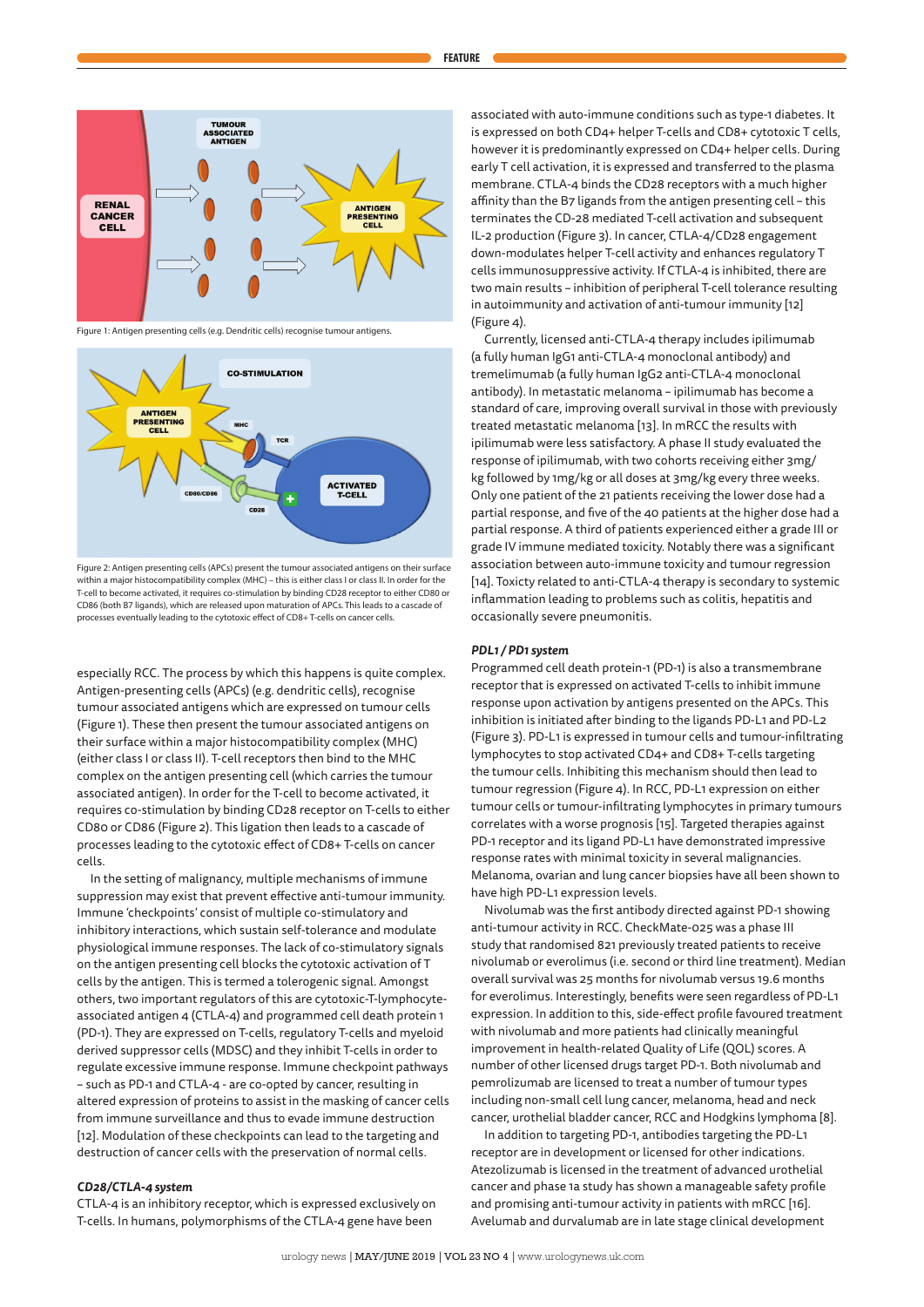

Figure 3: The CTLA-4 receptor is inhibitory and is expressed following T-cell activation. This terminates CD-28 mediated T-cell activation. In cancer, CTLA-4/CD28 engagement downmodulates helper T-cell activity and enhances regulatory T-cells immunosuppressive activity. Programmed cell death protein-1 (PD-1) is also expressed on activated T-cells and inhibits immune response upon response. This inhibition is initiated after binding to the ligands PD-L1 and PD-L2.



Figure 4: Inhibition of these checkpoints can lead to activation of anti-tumour immunity.

for a number of indications [17]. The JAVELIN Solid Tumour trial, a phase I trial of avelumab has shown acceptable safety of the drug in patients with advanced solid tumours and clinical activity in patients with gastric or gastroesophageal junction cancer and disease progression after chemotherapy [18]. In 2014, a phase II study of avelumab (JAVELIN Merkel 200) enrolled patients with Merkel cell carcinoma progressed after chemotherapy. Recently published data from this study showed an objective response rate of 31.8%, with 9.1% achieving complete remission, and responses ongoing in 82% of responders. This demonstrated the efficacy of avelumab in this aggressive disease and the US Food & Drug Administration (FDA) have since approved avelumab for this indication [19]. A phase III trial is currently ongoing assessing avelumab in combination with axitinib for mRCC (JAVELIN Renal 101; NCT02684006). In addition to this, tremelimumab combined with durvalumab (a PD-L1 inhibitor) have been shown to have a manageable safety profile in a variety of advanced solid tumours, including mRCC, in a phase 1 trial [14].

## *Combination therapy*

Combining checkpoint inhibitors can work in a synergistic manner, limiting doses and potentially lowering toxicity. In RCC, atezolizumab and durvalumab have demonstrated promising results in phase I trials – and are undergoing tests in combination with VEGF or other checkpoint inhibitors. The IMmotion 151 study is a phase III combination trial. In this, a total of 915 patients were randomised to treatment with atezolizumab plus bevacizumab versus sunitinib (a tyrosine kinase inhibitor). Endpoints were progression-free survival in PD-L1+ patients (defined as >1% on tumour infiltrating immune cells), and overall survival in the intention to treat population. Median progression-free survival in the PD-L1+ group was 11.2 months in the combination group versus 7.7 months in

the sunitinib arm – with similar results seen for progression-free survival in the intention to treat analysis. However, an assessment by the independent radiology committee deemed no significant improvement was seen. Overall survival data were immature at first readout. Of note, the combination of atezolizumab and bevacizumab was well tolerated with a favourable toxicity profile compared with sunitinib, and only 15% of patients of patients treated with combination required corticosteroids within 30 days of an immune mediated adverse reaction [20].

CheckMate-124 evaluated the combination of ipilimumab and nivolumab in combination versus sunitinib – endpoints being overall survival, progression-free survival and objective response rate amongst patients with an intermediate or poor-risk prognosis by International Metastatic RCC Database Consortium (IMDC) criteria. Median OS was not reached in the combination arm versus 26 months with sunitinib. There was a numerical improvement in PFS in the combination group, but this was not statistically significant. The improved overall survival with the combination was seen regardless of PD-L1 expression, although the extent was more pronounced in this group. Combination therapy had a complete response rate of 9% compared with 1% in sunitinib – in the context of an improved objective response rate with the combination. Analysis of favourable risk patients, found that progression-free survival and objective response rate favoured sunitinib in this subgroup. Toxicity was greater in the combination group, with adverse effects leading to discontinuation occurring in 22% in the combination group and 12% in the sunitinib group [21]. In April 2018, the US FDA approved the combination of ipilimumab and nivolumab in untreated patients with intermediate or poor risk mRCC. The European Medicines Agency (EMA) approved the combination in November 2018 and subsequently the European Association of Urology (EAU) guidelines recommended this treatment in the same group of patients.

There are multiple ongoing clinical trials investigating combinations of checkpoint inhibitors and anti-VEGF therapies. Nivolumab, atezolizumab, avelumab and pembrolizumab are all currently undergoing investigation combined with various anti-VEGF agents, ranging from pilot studies to phase III trials, and in first and second-line settings.

## *Adjuvant therapy*

Studies investigating the effective of adjuvant TKI therapy or mTOR inhibitors in patients with localised RCC after resection with high risk of recurrence have failed to demonstrate oncological benefit. Given the difference in mechanism, there is renewed hope that checkpoint inhibitors may offer benefit to this group of patients. To this end, there are four currently recruiting randomised clinical trials investigating the oncological effect of atezolizumab (NCT03024996), pembrolizumab (NCT03142334), durvalumab or combination durvalumab and tremelimumab (NCT03288532) or combination nivolumab and ipilimumab (NCT03138512) following surgical excision of high or intermediate-risk localised RCC. It is likely to be a number of years before these trials complete recruitment and report progression-free or cancer-specific survival.

#### *Alternative immunotherapies*

Although CTLA-4 and PD-1 inhibitors are currently the most promising uses of immunotherapy in mRCC, there are other possible targets for 'checkpoint' inhibition with research ongoing in tumour immunology. Current areas of research include antibodies to inhibit or activate T-cells to treat solid tumours. In RCC, MHC class II agonists have shown promise in phase I trials, with the absence of toxicity and demonstration of activity. They work by activating dendritic cells and subsequently T-cells [22]. Other avenues are antibodies against co-stimulatory tumour necrosis family receptors (TNFR) [23].